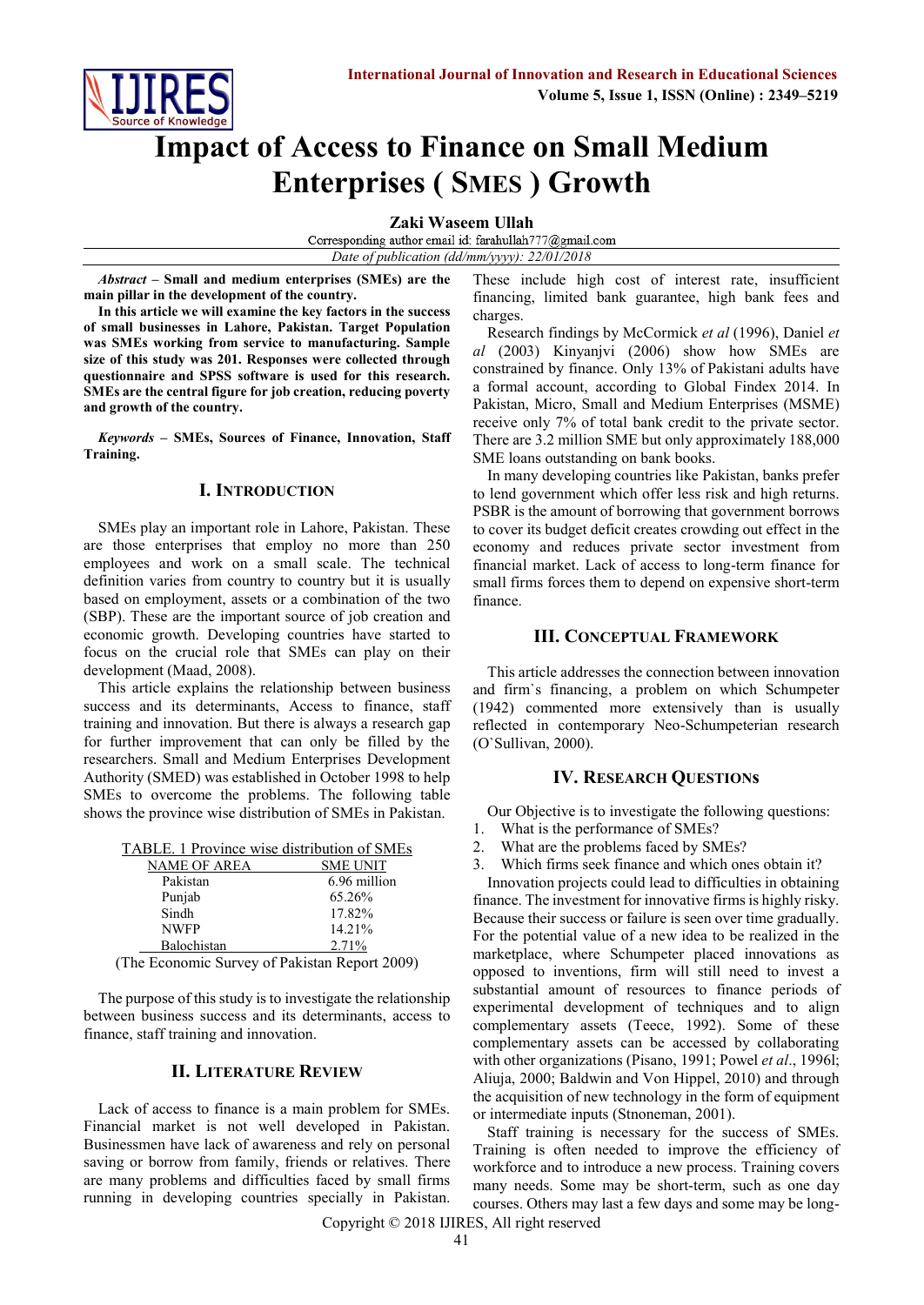

term where a programme of staff training is involved. Training is usually trying to increase skills, knowledge and change worker`s attitude.

There are three main types of training such as induction training, on-the-job training and off-the-job training. Induction training is an introduction given to a new employee, explaining the firm`s activities, customs and procedures and introducing them to their fellow workers. On-the-job training occurs by watching a more experienced worker doing the job. Off-the-job training involves being trained away from the workplace, usually by specialist trainers. One reason commonly given by firms for not training their staff is that these well trained staff will then be poached by other firms. Perhaps they ought to focus on motivating their staff to stay.

Roughly 2 billion people in the world live on 2 dollar a day or less. Of these 50% are estimated to be small businessmen. Staff training led to significant improvements in business success, when compared with those who received no training in terms of employment, market share and profitability.

# **V. METHODOLOGY**

Sample of 201 was selected from target population through questionnaire. SPSS software is used for this research.

*Reliability Analysis*

| <b>Constructs</b> | Valid N | <b>Number</b><br>of items | Cronbach's<br>alpha |
|-------------------|---------|---------------------------|---------------------|
| АF                | 200     |                           | 0.734               |
| IN                | 200     |                           | 0.705               |
| ST                | 200     |                           | 0.723               |
| BS                | 200     |                           | 0.707               |

Table 1 Reliability of measurement

Table 1 represents the estimated values of Cronbach`s alpha to examine the reliability & internal consistency of the measures. For the present sample, values of cronbach`s alpha vary from 0.705 to 0.734 which indicates that each multi-item construct possess high reliability and they are internally consistent. Further items of each construct measure the same content universally.

|  | Table 2. KMO & BARTLETT's TEST |
|--|--------------------------------|
|  |                                |

| 14010 E. 11110 W. 11111 E. 101 E. |        |            |            |            |
|-----------------------------------|--------|------------|------------|------------|
|                                   |        | <b>KMO</b> | Bartlett's | Bartlett's |
| Constructs                        | No. of | measure of | test of    | test of    |
|                                   | items  | sample     | sphericity | sphericity |
|                                   |        | adequacy   | chi-square | sig.       |
| AF                                | 10     | 0.722      | 447.935    | 0.000      |
| $\mathbb{N}$                      | 13     | 0.664      | 1373.763   | 0.000      |
| <b>ST</b>                         | 10     | 0.750      | 629.578    | 0.000      |
| <b>BS</b>                         |        | 0.703      | 418.963    | 0.000      |

Table 2 shows that KMO values for each construct is well above the recommended acceptable level of 0.6. This shows that it is worth conducting a factor analysis in case of present data. Table 2 reflects that p-value of Bartlett`s test in the case of all the constructs is less than 0.001 which

provides evidence against Ho, so we can continue with factor analysis.

|           | Construct   Components | Total | Eigen<br>values %<br>of<br>varience | Eigen values<br>commutative<br>$\frac{0}{0}$ |
|-----------|------------------------|-------|-------------------------------------|----------------------------------------------|
| AF        |                        | 3.149 | 31.489                              | 31.489                                       |
| IN        |                        | 3.560 | 27.384                              | 27.384                                       |
| <b>ST</b> |                        | 3.503 | 35.027                              | 35.027                                       |
| <b>BS</b> |                        | 2.863 | 40.903                              | 40.903                                       |

Table 3 contains all eigenvalues and also shows total variance explained for the constructs.

Table 4. COMPNENT MATRIX

| 1 uviv<br>- <del>- - - - - - -</del><br>,,,,<br><b>ITEMS</b> | .,,,,,,,,,,<br><b>COMPONENT</b> |  |
|--------------------------------------------------------------|---------------------------------|--|
| AF                                                           |                                 |  |
| AF1                                                          | 0.672                           |  |
|                                                              |                                 |  |
| AF2                                                          | 0.538                           |  |
| AF3                                                          | 0.630                           |  |
| AF4                                                          | 0.669                           |  |
| AF5                                                          | 0219                            |  |
| AF <sub>6</sub>                                              | 0.715                           |  |
| $\overline{AF7}$                                             | 0.486                           |  |
| AF <sub>8</sub>                                              | 0.491                           |  |
| AF9                                                          | 0.675                           |  |
| AF10                                                         | 0.265                           |  |
| $\overline{\text{IN}}$                                       |                                 |  |
| IN1                                                          | 0.902                           |  |
| IN2                                                          | 0.529                           |  |
| IN3                                                          | 0.712                           |  |
| IN4                                                          | 0.504                           |  |
| IN5                                                          | 0.553                           |  |
| $\overline{IN6}$                                             | 0.796                           |  |
| $\overline{\text{IN7}}$                                      | 0.575                           |  |
| IN <sub>8</sub>                                              | 0.616                           |  |
| IN9                                                          | 0.791                           |  |
| IN10                                                         | 0.823                           |  |
| IN11                                                         | 0.723                           |  |
| $\overline{IN12}$                                            | 0.673                           |  |
| IN13                                                         | 0.830                           |  |
| $\overline{\text{ST}}$                                       |                                 |  |
| ST <sub>1</sub>                                              | 0.869                           |  |
| ST2                                                          | 0.578                           |  |
| ST3                                                          | 0.616                           |  |
| ST <sub>4</sub>                                              | 0.618                           |  |
| ST <sub>5</sub>                                              | 0.567                           |  |
| ST6                                                          | 0.794                           |  |
| ST7                                                          | 0.542                           |  |
| ST <sub>8</sub>                                              | 0.372                           |  |
| ST9                                                          | 0.778                           |  |
| ST10                                                         | 0.823                           |  |
| <b>BS</b>                                                    |                                 |  |
| BS1                                                          | 0.780                           |  |
| $\overline{BS2}$                                             | 0.825                           |  |
| BS3                                                          | 0.743                           |  |
| BS4                                                          | 0.907                           |  |
| BS5                                                          | 0.882                           |  |
| BS6                                                          | 0.318                           |  |
| BS7                                                          | 0.763                           |  |
|                                                              |                                 |  |

Copyright © 2018 IJIRES, All right reserved